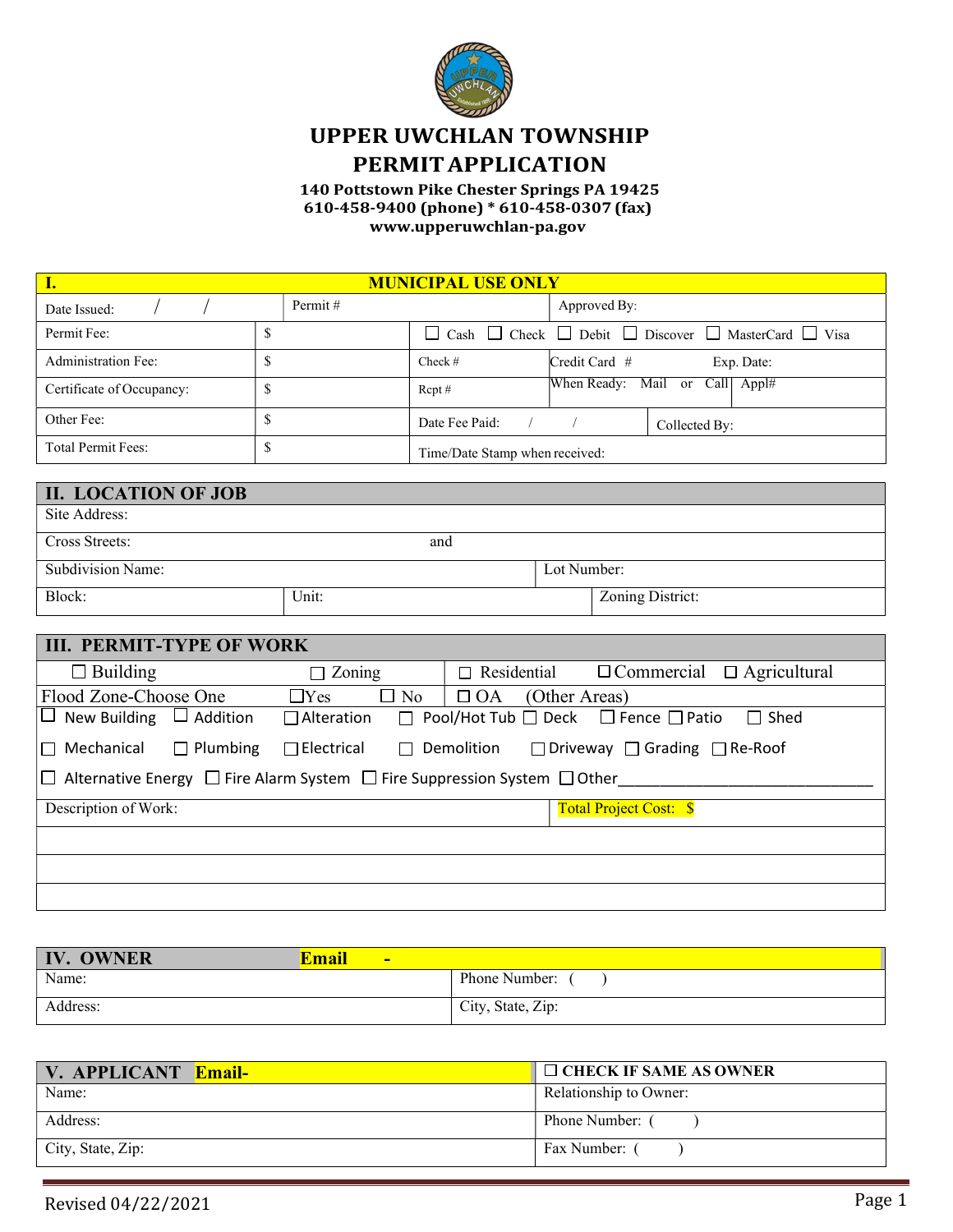| <b>VI. CONTRACTOR</b><br>Email- | $\Box$ CHECK IF SAME AS APPLICANT |
|---------------------------------|-----------------------------------|
| Name:                           |                                   |
| Address:                        | Phone Number: (                   |
| City, State, Zip:               | Fax Number:                       |

#### VII. WORKERS' COMPENSATION INSURANCE COVERAGE INFORMATION

THE APPLICANT IS: THE OWNER OF THE PROPERTY?  $\Box$  Yes (if yes GO TO BOX A)  $\Box$  No (if no GO TO BOX B)

BOX A. SIGN HERE & GO TO STEP VIII:

BOX B. CONTINUE FILLING OUT SECTION VII:

THE APPLICANT IS: A CONTRACTOR WITHIN THE MEANING OF THE PENNSYLVANIA WORKERS' COMPENSATION LAW?

 $\Box$  Yes or  $\Box$  No (Continue to Box C)

BOX C. SIGN HERE & GO TO STEP VIII:

#### VIII. APPLICANT SIGNATURE

### I HEREBY CERTIFY THAT THE PROPOSED WORK IS AUTHORIZED BY THE OWNER OF RECORD AND THAT I AM THE HOMEOWNER OR HAVE BEEN AUTHORIZED BY THE OWNER TO MAKE THIS APPLICATION AS HIS/HER AUTHORIZED AGENT AND I / WE AGREE TO ALL APPLICABLE LAWS OF THIS JURISDICTION.

Applicant Name (print):

Applicant Signature:

PLEASE NOTE: Before any application can be given to a Building Inspector for review, the following IS REQUIRED

1-PA State Registration# (If Applicable)

2-Certificate of Insurance

3-Stamped Electrical Plans from an Electrical Inspection Agency IF you are doing ANY Commercial electrical work as part of this application

4-A Site or Plot Plan MUST be included with this application showing all Street locations, all set backs from property lines to proposed

work, and all easements, right of ways, basins and any other restricted features on site. (Attach copy or draw on Page 3)

5-If required, a copy of your Home Owners Association (HOA) approval letter MUST be attached for all outside work.

#### All Applicants building an addition, a new home or a new building MUST complete the following information:

| IX. SITE INFORMATION                        |                 |               |                                               |  |  |                              |                |  |
|---------------------------------------------|-----------------|---------------|-----------------------------------------------|--|--|------------------------------|----------------|--|
| Water Service: $\Box$ Public $\Box$ Private |                 |               |                                               |  |  | Sewer Service: $\Box$ Public | $\Box$ Private |  |
| Fuel Source:                                | $\Box$ Electric | □ Natural Gas | $\Box$ LPG Gas $\Box$ Oil $\Box$ Other (List) |  |  |                              |                |  |

Date:  $/$  /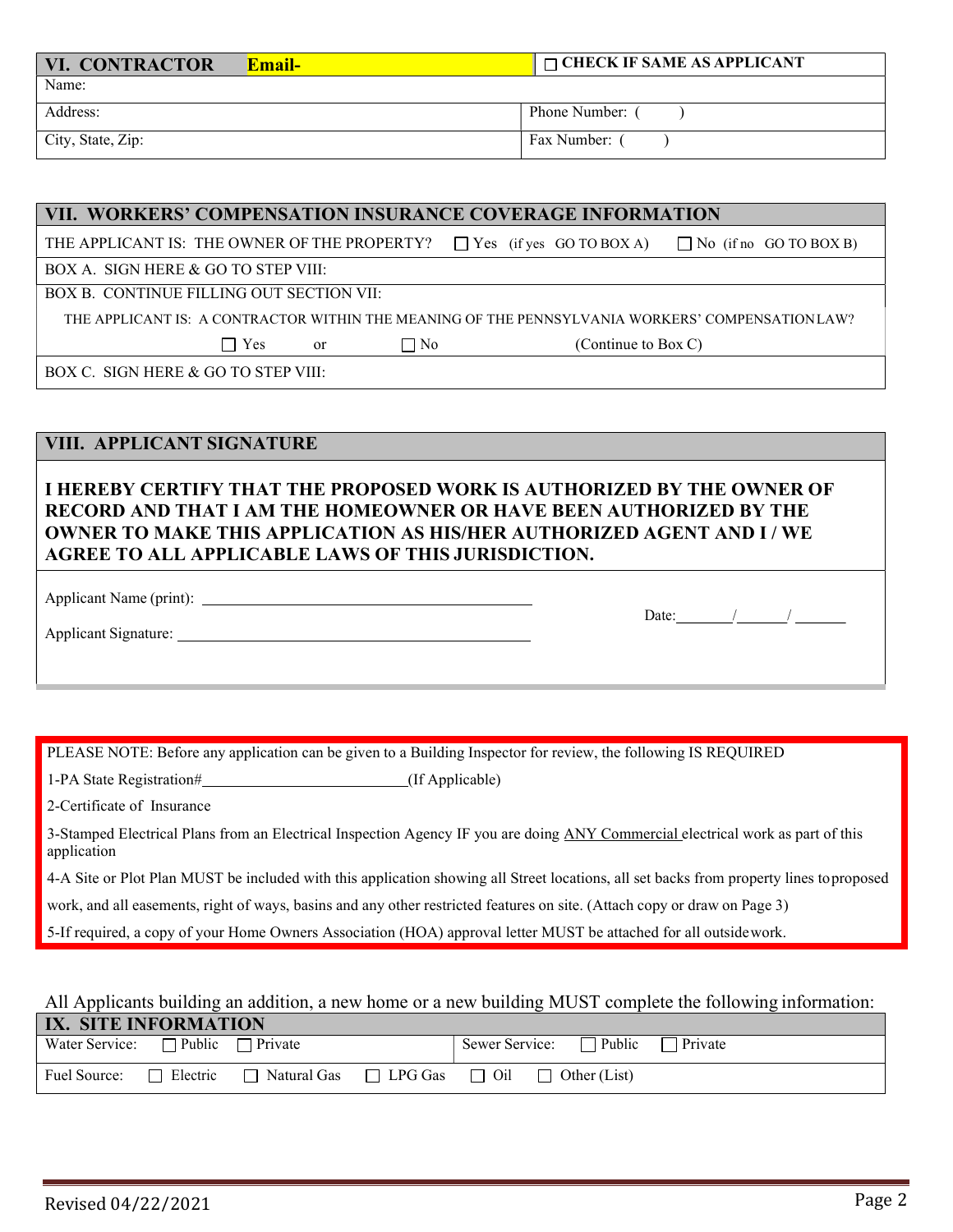| X. BUILDING INFORMATION                                                                      |                                          |                    |  |  |  |
|----------------------------------------------------------------------------------------------|------------------------------------------|--------------------|--|--|--|
| Building Code Use Group:                                                                     |                                          | Specific Use:      |  |  |  |
| Change in Use $\Box$ Yes $\Box$ No - If YES, attach Change of Occupancy Form.                |                                          |                    |  |  |  |
| Existing Building Area (In Square Feet):                                                     | Proposed Building Area (In Square Feet): |                    |  |  |  |
| Total Building Area (In Square Feet):                                                        |                                          |                    |  |  |  |
| Height of Structure Above Grade:                                                             |                                          | Number of Stories: |  |  |  |
| Maximum Occupancy Load (Commercial Applications Only):                                       |                                          |                    |  |  |  |
| Maximum Live Load (Commercial Applications Only):                                            |                                          |                    |  |  |  |
| Is Building equipped with an Automatic Sprinkler System?<br>Yes<br>$\Box$ No<br>$\mathsf{L}$ |                                          |                    |  |  |  |
| Code Edition:                                                                                |                                          |                    |  |  |  |

# XI. DRAW PLOT PLAN HERE OR ATTACH DRAWING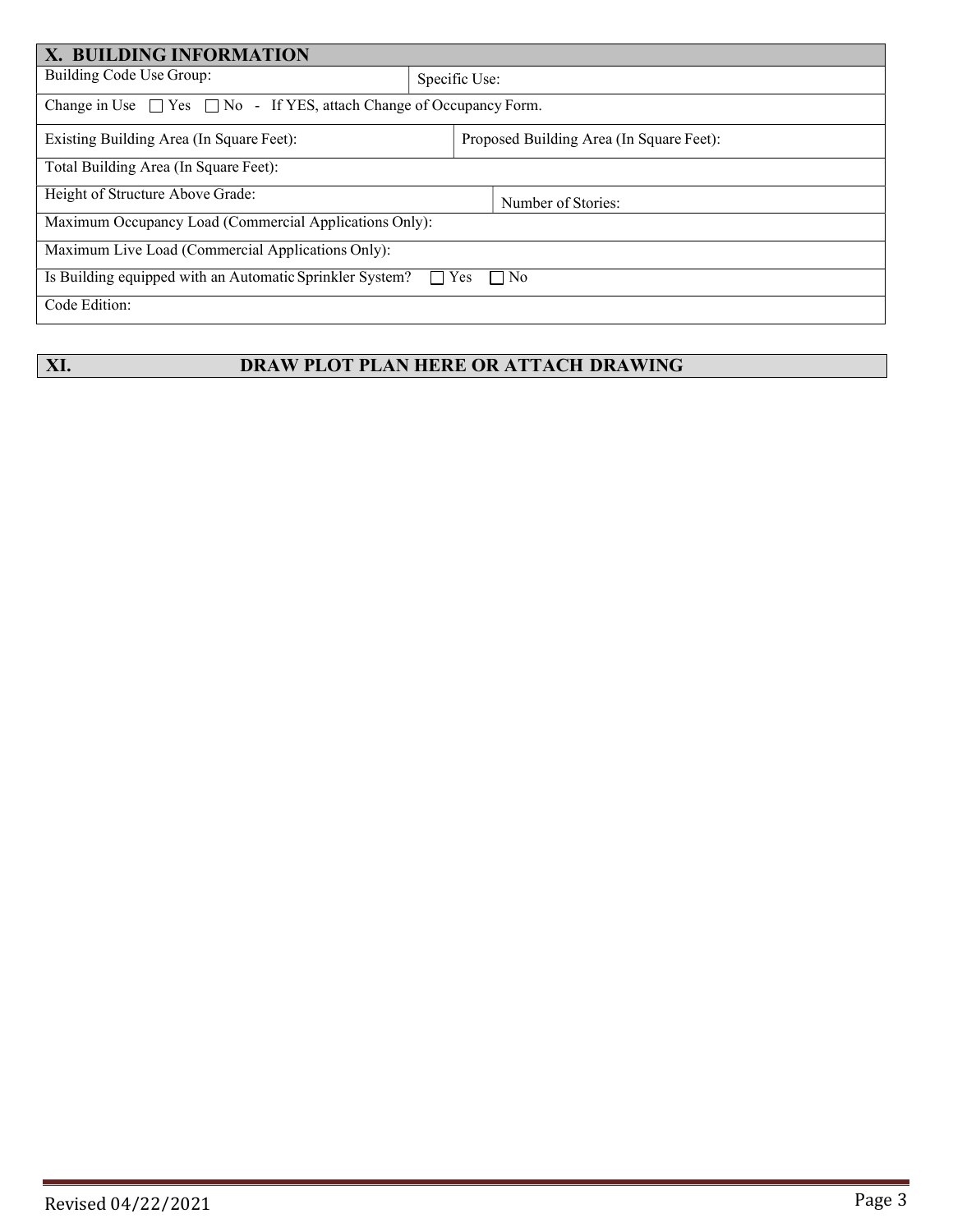## INSTRUCTIONS FOR BUILDING & ZONING PERMIT APPLICATION

# Page 1 of Permit

I. Municipal Use Only

II. Location of Job: address, cross streets, subdivision name (if applicable), lot #, zoning district, block and unit # of where the work is being performed. Fill out info as much as you know-minimum address of job location.

III. Permit Type: Select either: Residential, Commercial or Agricultural and Building or Zoning. (If you are unsure, we will fill it in for you) Flood Plain Designation: Select which zone you are in (AE-100yr flood plain, X-500yr flood plain, & OA-Other Areas (or not in flood plain) Type of work or improvement: Check box that applies to your type of permit Describe type of work you will be doing. Fill in Total Cost  $\$$  of job. - (estimate if necessary)

IV. Owner: Fill out complete owner information. (w/Email)

V. Applicant: (if owner check box  $\&$  go to V) - if not owner fill in applicant information. (w/Email)

# Page 2 of permit

VI. Contractor: (if owner or applicant check box go to VI) - if not owner or applicant fill in contractor information. (w/Email)

VII. Workers Compensation Insurance Information: If owner-check-Yes, sign Box A (continue to VII) If Not owner-check-No, go to Box B- fill out and sign Box C (Continue to VII)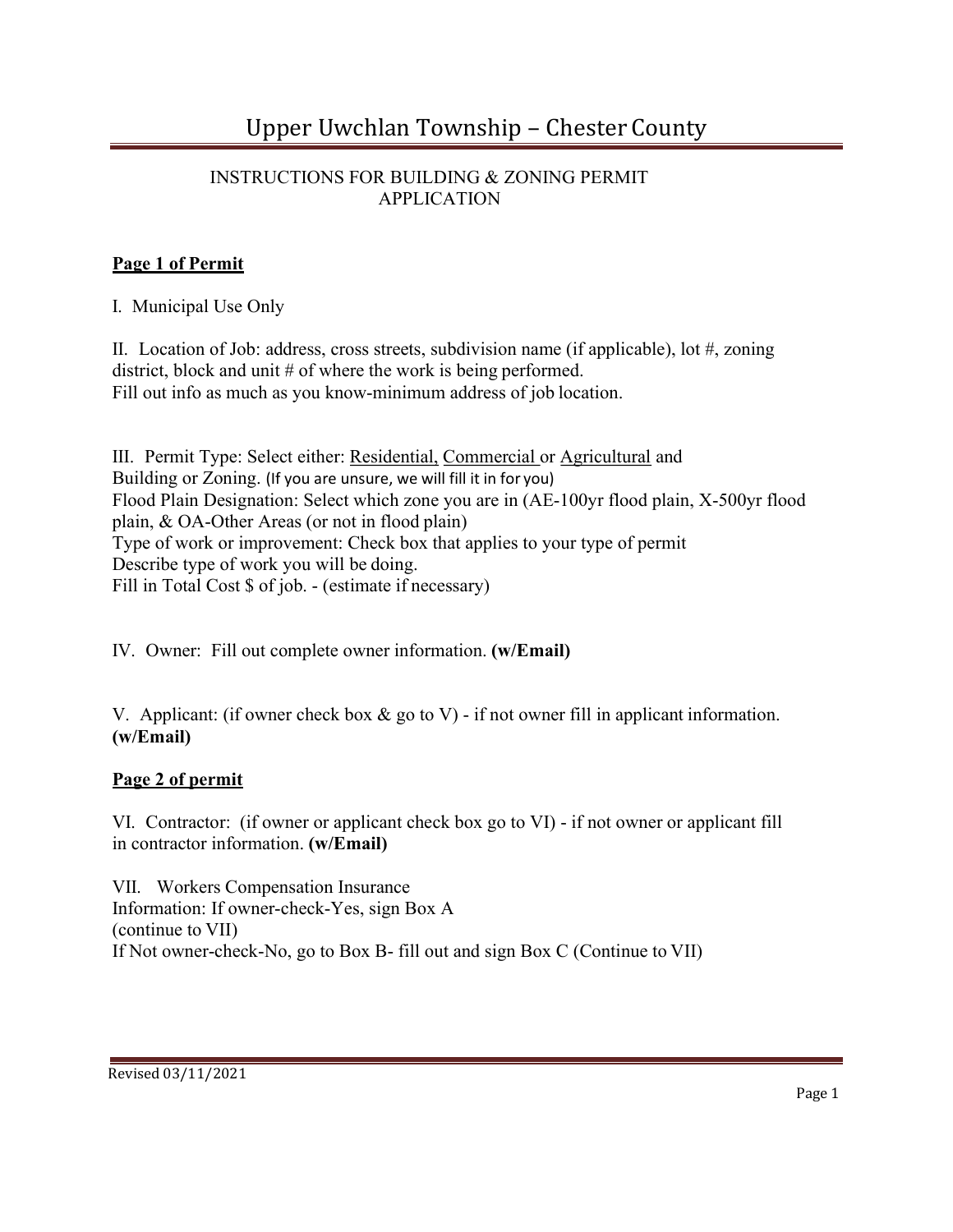# Upper Uwchlan Township – Chester County

VIII. Applicant Signature: ALL Applicants (Owner or Contractor) MUST sign here.

## Items 1-5 MUST be completed

- 1-PA State Reg#
- 2-Workers Comp certificate attached
- 3-Payment for Application
- 4-Stamped electrical plans required if doing ANY Commercial electrical work.
- 5-Site/Plot Plans MUST be included with all Exterior work.
- 6-HOA letter of approval if required for all outside work.

IX. Site information: This Section to be filled out by Applicants building an addition, a new Residential home or a new Commercial building.

### Page 3 of permit

X. Building Information: This Section to be filled out by Applicants building an addition, a new Residential home or a new Commercial building

XI. DRAW PLOT PLAN HERE: On page 3 or attached sheet, draw a diagram as explained. This section is required for all permits with the exception of roofing and interior alterations. If your site has unique easements or other potential conflicts for your project, we reserve the right to require an engineered survey even for simpler projects such as decks and pools.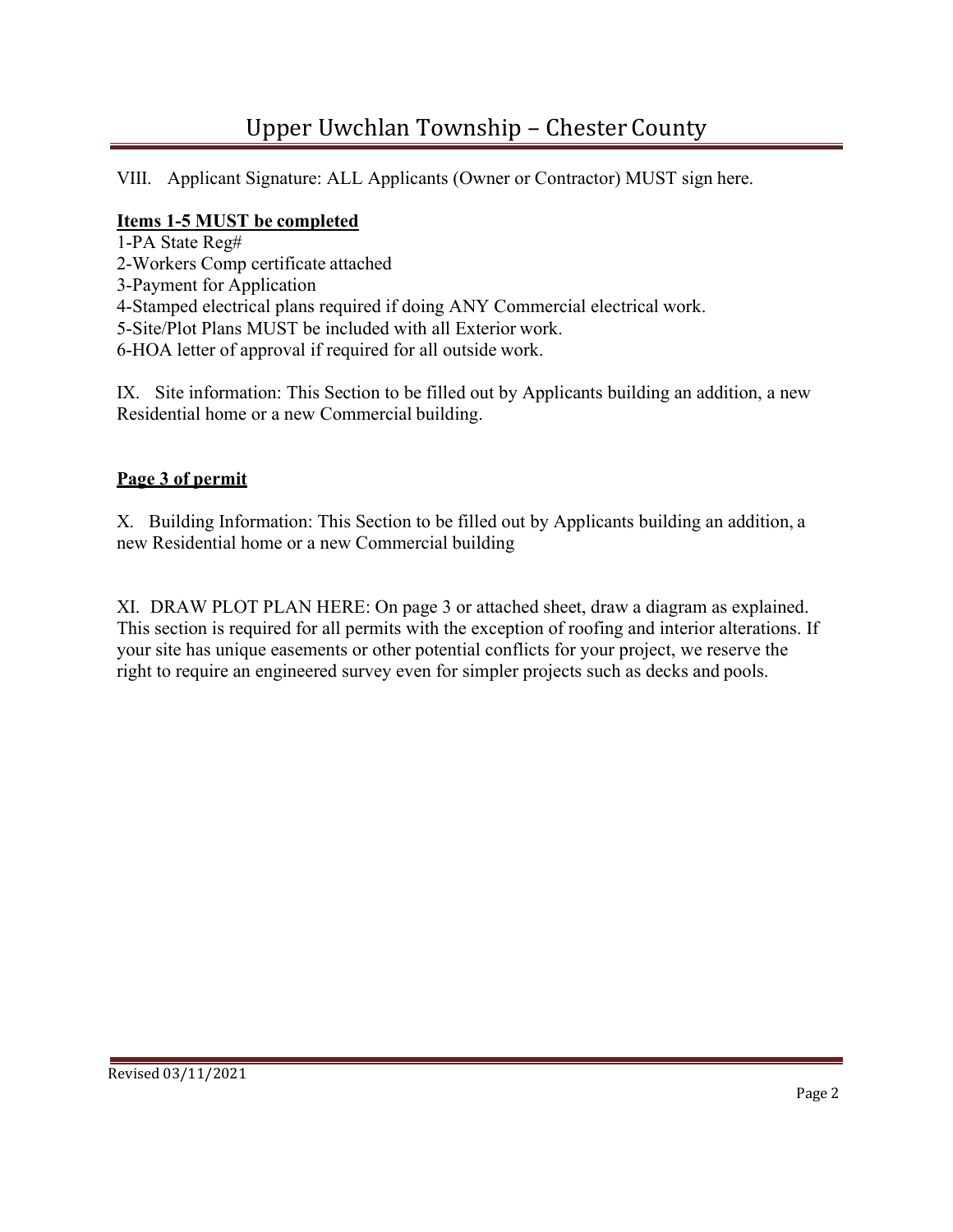Please be aware - if you are the homeowner and are taking out the permit for your contractor, it is recommended that you check on their insurance. Under certain circumstances, if your contractor is uninsured, you may be held liable if an accident occurs to them or their workers.

New houses also require lot specific site plan showing house footprint, all setbacks, finish grade elevations in addition to all other listed previously. This plan must be prepared and sealed by a registered professional surveyor.

NOTE: Property owners/agents are responsible for all site dimensions and locating the improvements in accordance with all applicable codes. If you are in doubt concerning the location of your property lines contact a civil engineer or surveyor AND have all dimensions and locations certified by a design professional.

Submit construction drawings as listed:

New house - 2 complete sets.

Residential Garage - 2 sets showing complete dimensions, footings, and structural member sizes.

Non-residential Building - 3 complete sets signed & sealed by Design Professional, structural drawings must be signed and sealed by a Design Engineer.

Additions and Alterations/Residential - 2 sets showing complete dimensions, footings, and structural member sizes.

Basement Alterations - see additional information under Basement Requirements for details.

Sheds/Accessory Buildings - 2 sets detailing size, typical construction and method of installation.

Fence - Plot plan with fence description.

Pool - 2 sets showing location and all pertinent design information also see additional pool requirements for details.

Additions/Non-Residential - 3 sets of engineered plans and third party agency approval with signature on the electrical plan.

Decks, Porches, Patios - 2 sets of drawings showing footings, connections and dimensions on all components.

Revised 03/11/2021